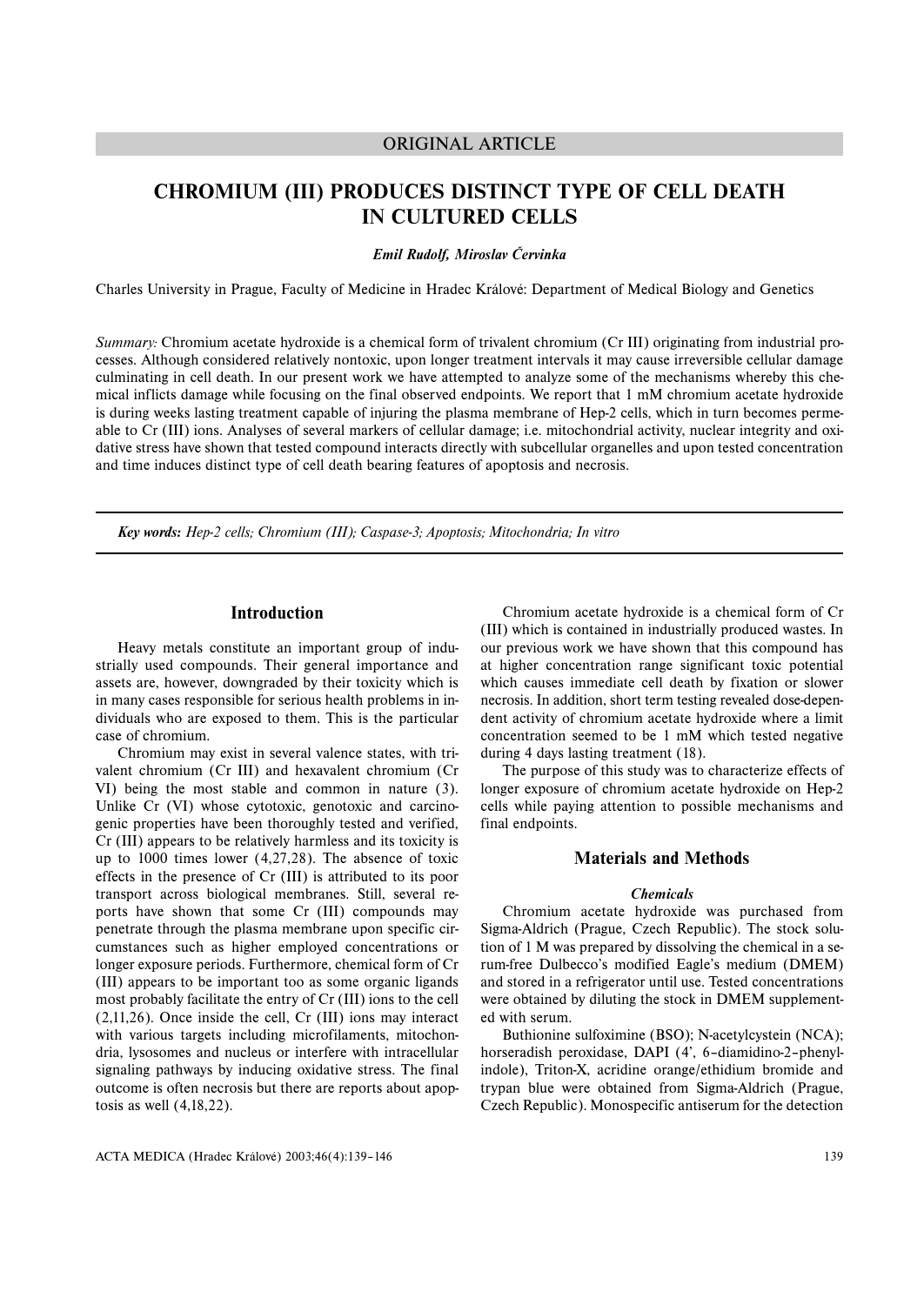of activated caspase-3 was obtained from New England Biolabs, Inc. (New England Biolabs, Beverly, U.S.A.). Secondary antibodies were from Molecular Probes, Inc. (Molecular Probes, Eugene, U.S.A.) and from EXBIO (Prague, Czech Republic). All other chemicals were from Sigma-Aldrich (Prague, Czech Republic).

#### *Cell line*

Human laryngeal cell line Hep-2 (EATCC, No. 86030501, Porton Down, United Kingdom) was maintained as stationary monolayer in plastic tissue-culture dishes (Nunclon, Roskilde, Denmark). Cells were grown in DMEM (Sevapharma, Prague, Czech Republic), supplemented with 10 % bovine serum (Bioveta, Ivanovice, Czech Republic), 100 U/ml penicillin, and 100  $\mu$ g/ml streptomycin. Cells were passaged every third day using 0.25 % trypsin and only mycoplasma-free cultures were chosen for experiments.

#### *Cell viability*

The viability of exposed and control Hep-2 cells was evaluated by the trypan blue exclusion test. Cells were trypsinized, resuspended in trypan blue solution  $(0.2 \times w/v)$ and viability was examined at different time points during 3 weeks incubation period.

## *Dynamic morphology of cells*

Cultures of Hep-2 cells were exposed to 1 mM chromium acetate hydroxide and kept in its presence for 3 weeks. Cells were passaged upon reaching confluence and at regular intervals their morphological appearance was photographed under the inverted microscope Olympus IX-70 (Olympus Optical Co, Ltd., Tokyo, Japan) by digital camera Olympus C-4040 (Olympus Optical CO, Ltd., Tokyo, Japan).

#### *Visualization of F-actin*

Hep-2 cells were fixed with 1 ml of 2 % paraformaldehyde and permeabilized with 1 ml of 0.1 % Triton X solution. The cells were then stained with FITC conjugated phalloidin at concentration of 10 µg/ml for 30 minutes, post-labeled with DAPI and mounted into SlowFade® medium (Molecular Probes, Inc. Eugene, U.S.A.). The localization and status of F-actin cables were examined under the fluorescence microscope Nikon Eclipse E 400 (Nikon Corporation, Kanagawa, Japan) equipped with the digital camera COOL 1300 (VDS, Vosskűhler, Germany), using an excitation filter 450–490 nm and emission filter 520 nm**.** Photographs were taken using the software LUCIA DI Image Analysis System LIM (Laboratory Imaging Ltd., Prague, Czech Republic) and analyzed.

## *Determination of membrane integrity by acridine orange/ethidium bromide uptake*

Treated cells were stained with a mixture of acridine orange/ethidium bromide and observed under a fluores-

cence microscope Nikon Eclipse E 400 (Nikon Corporation, Kanagawa, Japan), magnification 400x (excitation filter 450–490 nm, emission filter 520 nm). The results were quantified by cell counting in 100 visual fields using the software LUCIA DI Image Analysis System LIM (Laboratory Imaging Ltd., Prague, Czech Republic).

## *Measurement of oxidative stress*

Hep-2 cells (6,000 cells/well) were kept in 96-well microtiter plates and incubated at 37 °C and 5 %  $CO<sub>2</sub>$ . After each treatment interval, cells were rinsed with PBS and 200 µl/well of fresh DMEM with horseradish peroxidase and phenol red was added. After one hour the reaction was stopped by sodium hydroxide (10 µl/well). The absorbance corresponding to the amount of formed hydrogen peroxide was recorded at 620 nm by a scanning multiwell spectrophotometer Titertec Multiscan MCC/340 (ICN Biochemicals, Frankfurt, Germany). Protein content was determined by bicinchoninic acid assay – BCA assay (Bicinchoninic acid kit for protein determination, Sigma-Aldrich, Prague, Czech Republic). The hydrogen peroxide concentration was expressed as nM/mg of protein.

## *Chromatin staining*

## *Immunocytochemical detection of activated caspase-3*

Detection of the above mentioned markers was carried out as described previously (19). In brief, the slides with fixed cells were rinsed with phosphate saline buffer with Triton X (PBS-T) and a primary antibody was added. After overnight cultivation a secondary antibody (anti-mouse conjugated with Alexa 488) was added, and the cells were incubated for 90 min at RT. The specimens were optionally post-labeled with DAPI, mounted into SlowFade® medium (Molecular Probes, Inc. Eugene, U.S.A.) and examined under the fluorescence microscope Nikon Eclipse E 400 (Nikon Corporation, Kanagawa) equipped with the digital color matrix camera COOL 1300 (VDS, Vosskűhler, Germany), using an excitation filter 330–380 nm and emission filter 420 nm**.** Photographs were taken using the software LUCIA DI Image Analysis System LIM (Laboratory Imaging Ltd., Prague, Czech Republic) and analyzed. All the experiments were done in triplicate.

#### *Statistics*

Statistical analysis was carried out with a statistical program GraphPad Prism (GraphPad Software, Inc. San Diego, U.S.A.). We used one-way Anova test with Dunnet's post test for multiple comparisons. Results were compared with control samples, and means were considered significant if P<0.01.

## **Results**

*Cytotoxicity of 1 mM chromium acetate hydroxide.* In comparison with control cultures, the growth of Hep-2 cells in the presence of 1mM chromium acetate hydroxide dur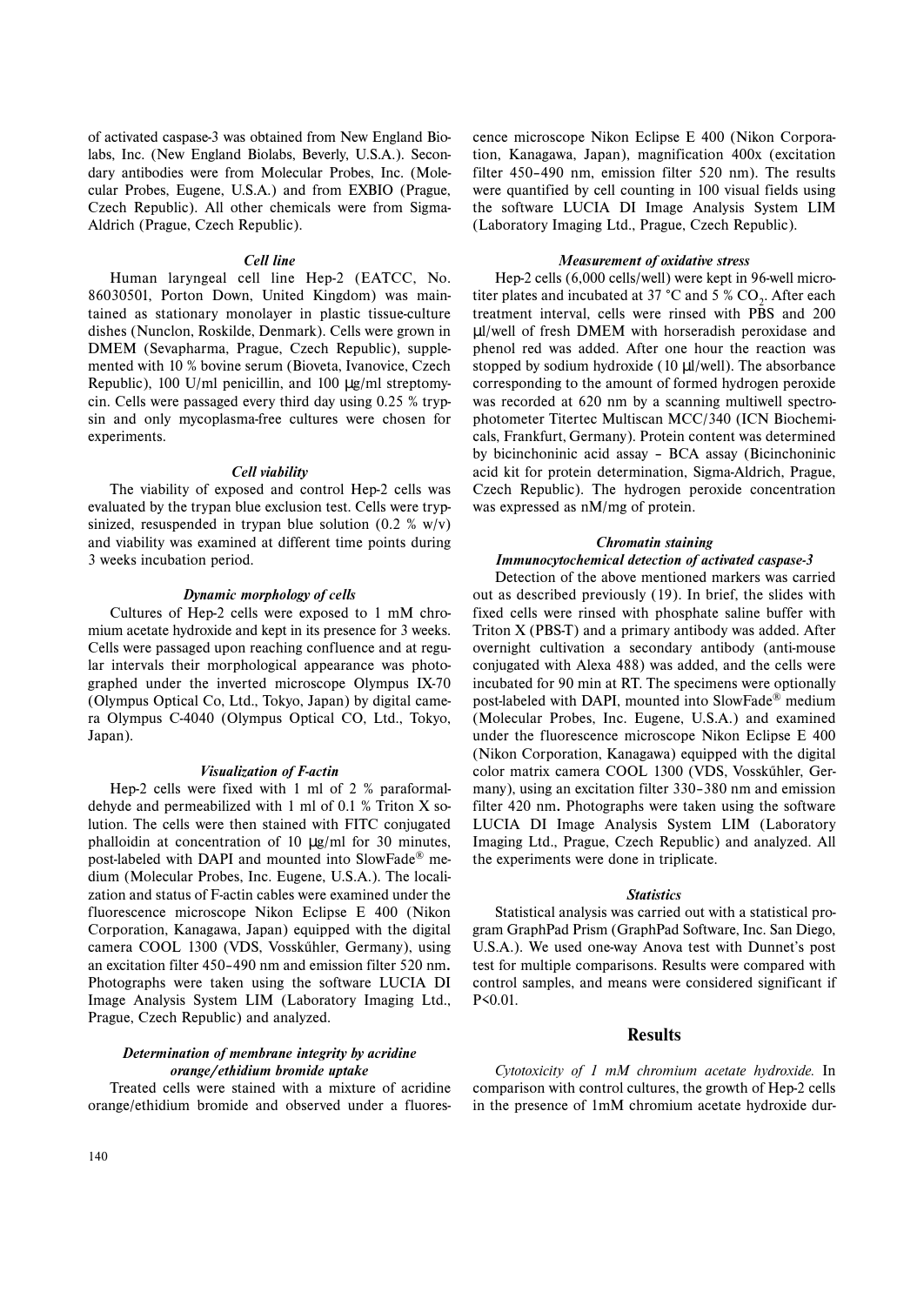ing the first week of cultivation was slowed although not markedly. The slowing became more apparent in the second week of treatment and in the third week the proliferation of exposed cells was inhibited completely. Fig. 1 shows that the viability of treated cells decreased in time too, with the most dramatic reduction being observable at the beginning of the third week. At the end of the third week the viability of all the exposed cells approached zero.



**Fig. 1:** Viability of human epitelioid laryngeal Hep-2 cells exposed to 1 mM chromium acetate hydroxide during 3 weeks as determined by trypan blue exclusion test. Values represent the mean  $\pm$  SD of three different experiments. \*\*P<0.01 with one way-Anova test and Dunnet's post test for multiple comparisons.

*Morphology of treated cells.* There were no observable changes in Hep-2 cells' morphology during the first week of the treatment as compared with controls. From the second week of the treatment, some cells began to change their shape, often dramatically. They extended their bodies thus forming long twisted and bent projections or, conversely,

shortening and rounding to the shape resembling distended balls. The projections contained numerous F-actin cables undergoing random rearrangements as revealed by fluorescence staining (data not shown). Almost all cells developed extensive vacuolization and were susceptible to mechanically provoked loss of adherence. Furthermore, the number of multinucleated cells increased suggesting incomplete mitotic divisions (Fig. 2).

*Integrity of the plasma membrane.* Changes in the plasma membrane function and integrity after treatment with 1 mM chromium acetate hydroxide were detected by staining cells with acridine orange/ethidium bromide solution. This solution takes advantage of two dyes – acridine orange penetrating to intact cells and ethidium bromide selectively staining the nuclei of the cells whose membrane became damaged or otherwise permeable to larger molecules. Unlike the first week of treatment where no ethidium bromide positivity was detected, the proportion of ethidium bromide-positive cells steadily increased over longer exposure periods, reaching maximum during the third week of treatment (Fig. 3).

*Oxidative stress.* Intracellular chromium metabolism has been shown to be associated with oxidative burst yielding various reactive oxygen species (ROS) such as superoxide anion, singlet oxygen, hydrogen peroxide as well as hydroxyl radicals. The ability of chromium acetate hydroxide to generate hydrogen peroxide in the human laryngeal cells was monitored spectrophotometrically at 620 nm. The levels of hydrogen peroxide in all the analyzed treatment intervals were found to be only slightly elevated when compared with control cultures. Furthermore, pretreatment of cells with BSO – glutathione depleting and NAC – glutathione enhancing compounds had no effect on the levels of oxidative stress as well as the total toxicity of applied chromium compound (Figs. 4 and 5).



**Fig. 2A:** Morphology of human epitelioid laryngeal Hep-2 cells after treatment with 1 mM chromium acetate hydroxide two weeks after the beginning of treatment. Full arrow indicates extended cells, dashed arrow denotes multinucleated structure. Phase contrast 400x.



**Fig. 2B:** Morphology of human epitelioid laryngeal Hep-2 cells – control two weeks after the beginning of treatment. Phase contrast 400x.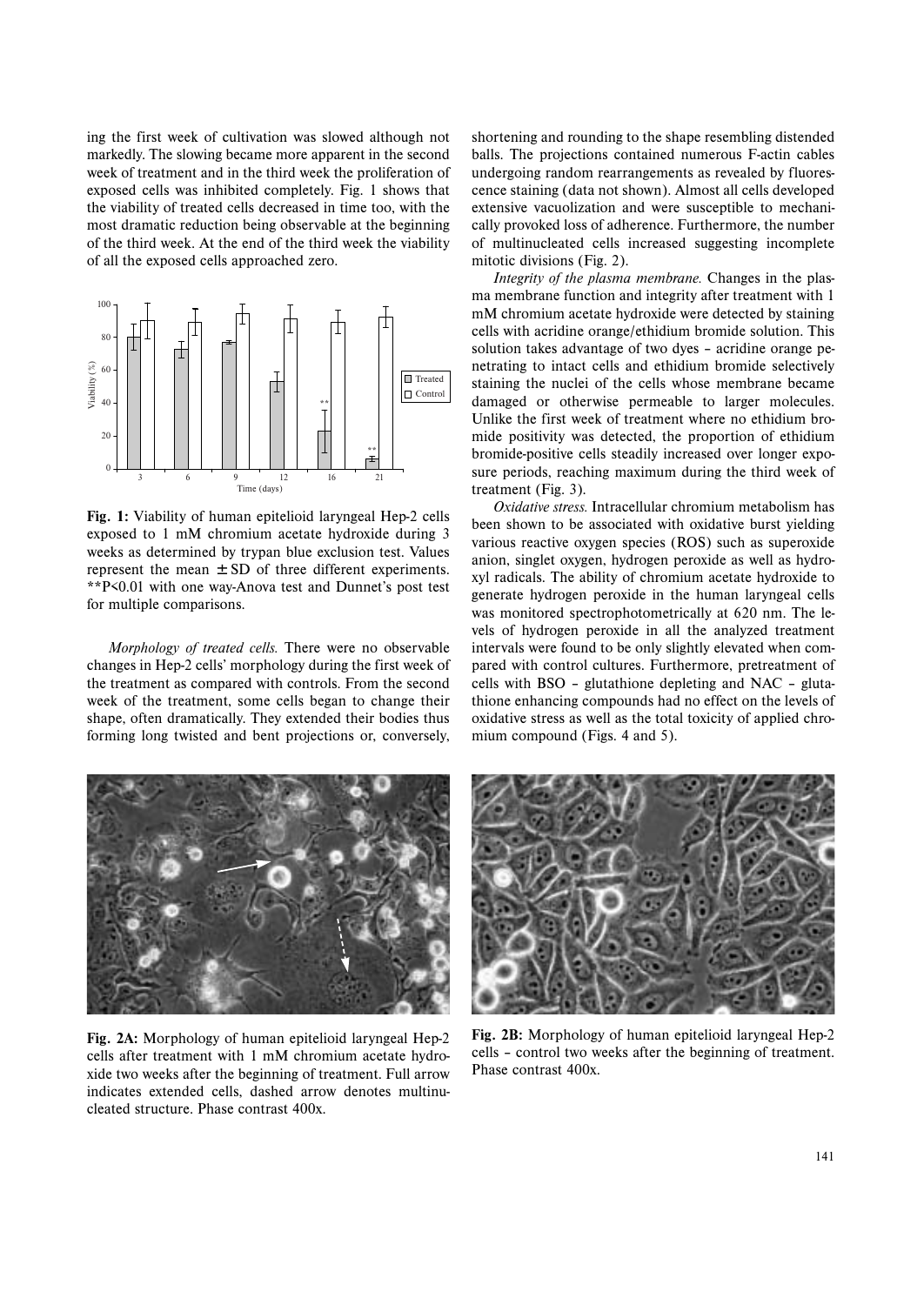

**Fig. 3:** The integrity of Hep-2 cells membrane after treatment with 1 mM chromium acetate hydroxide during 3 weeks. The treated cells were detached from the cultivation flask, resuspended in fresh medium and stained with acridine orange/ethidium bromide solution for 5 min. The suspension was transferred onto a slide and examined microscopically. For each experiment, at least 500 cells were scored. The proportion of cells with damaged cell membranes was expressed as % of ethidium bromide-positive cells. Values represent the mean  $\pm$  SD of three different experiments. \*\*P<0.01 with one way-Anova test and Dunnet's post test for multiple comparisons.

**Fig. 4:** The levels of hydrogen peroxide in human epitelioid laryngeal Hep-2 cells exposed to 1 mM chromium acetate hydroxide during 3 weeks. The cells were grown in a 96 multiwell plate and oxidative stress was measured spectrophotometrically at 620 nm. Values represent the mean  $\pm$  SD of three different experiments. \*\*P $\leq 0.01$  with one way-Anova test and Dunnet's post test for multiple comparisons.



*Induction of cell death by chromium acetate hydroxide.* The first morphological features of severe cell injury and death became massively apparent in cells at the beginning of the third week of treatment with 1 mM chromium acetate hydroxide. Rapid cell rounding with complete absence of any membrane figures or, conversely, with very specific cytoplasmic protrusions gradually affected all the exposed cells. Observed changes in F-actin cables as revealed by phalloidin staining were haphazard and dissimilar to any others described insofar for apoptosis (Fig. 6).

Specific immunofluorescent detection of caspase-3 in thus treated cells showed only weak response – 20 % positivity (Fig. 7).

Changes in chromatin structure and general appearance of nuclei of treated versus control cells were monitored by DNA-specific dye DAPI which selectively binds to A-T rich regions. When exposed to 1 mM chromium acetate hydroxide, nuclear chromatin shrank or became dispersed. In addition, only about 20 % of cells were found with marginalized and/or fragmented chromatin, suggesting the prevalence of necrotic nuclei (Fig. 8).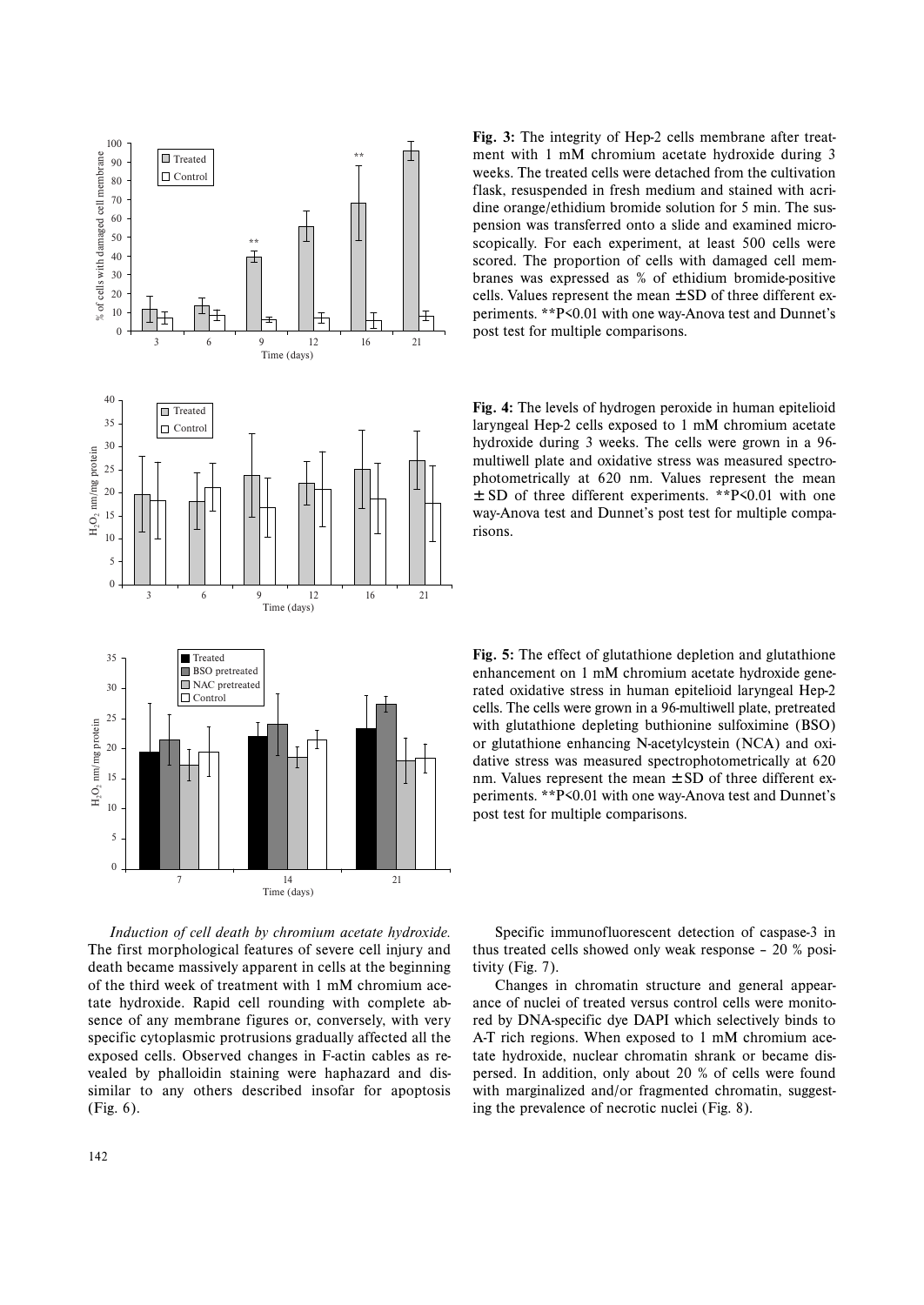

**Fig. 6A:** The architecture of F-actin cytoskeleton in human epitelioid laryngeal Hep-2 cells two weeks after the beginning of treatment with 1 mM chromium acetate hydroxide. F-actin is reduced in the center of cell; the cell membrane produces spike-like protrusions (full arrow). Chromatin fragmentation is visible (dashed arrow). Immunofluorescence staining FITC-conjugated phalloidin. 600x.



**Fig. 6B:** The architecture of F-actin cytoskeleton in human epitelioid laryngeal Hep-2 cells – control. The main area of F-actin localization is in the center and on the edges of the cell (arrow). Immunofluorescence staining FITC-conjugated phalloidin. 600x.



**Fig. 7:** The presence of the activated caspase-3 in human epitelioid laryngeal Hep-2 cells exposed to 1 mM chromium acetate hydroxide during 3 weeks. The chromium-treated cells were seeded into cytospin chambers and at given time intervals immunofluorescence detection of the activated caspase-3 was carried out with subsequent microscopic analysis. Values represent the mean ± SD of three different experiments. \*\*P<0.01 with one way-Anova test and Dunnet's post test for multiple comparisons.



**Fig. 8:** Chromatin fragmentation in 1 mM chromium acetate hydroxide treated human epitelioid laryngeal Hep-2 cells during 3 weeks. The treated cells were detached from the cultivation flask, resuspended in fresh medium and stained with DAPI solution for 5 min. The suspension was transferred onto a slide and examined microscopically. For each experiment, at least 500 cells were scored. Values represent the mean  $\pm$  SD of three different experiments. \*\*P<0.01 with one way-Anova test and Dunnet's post test for multiple comparisons.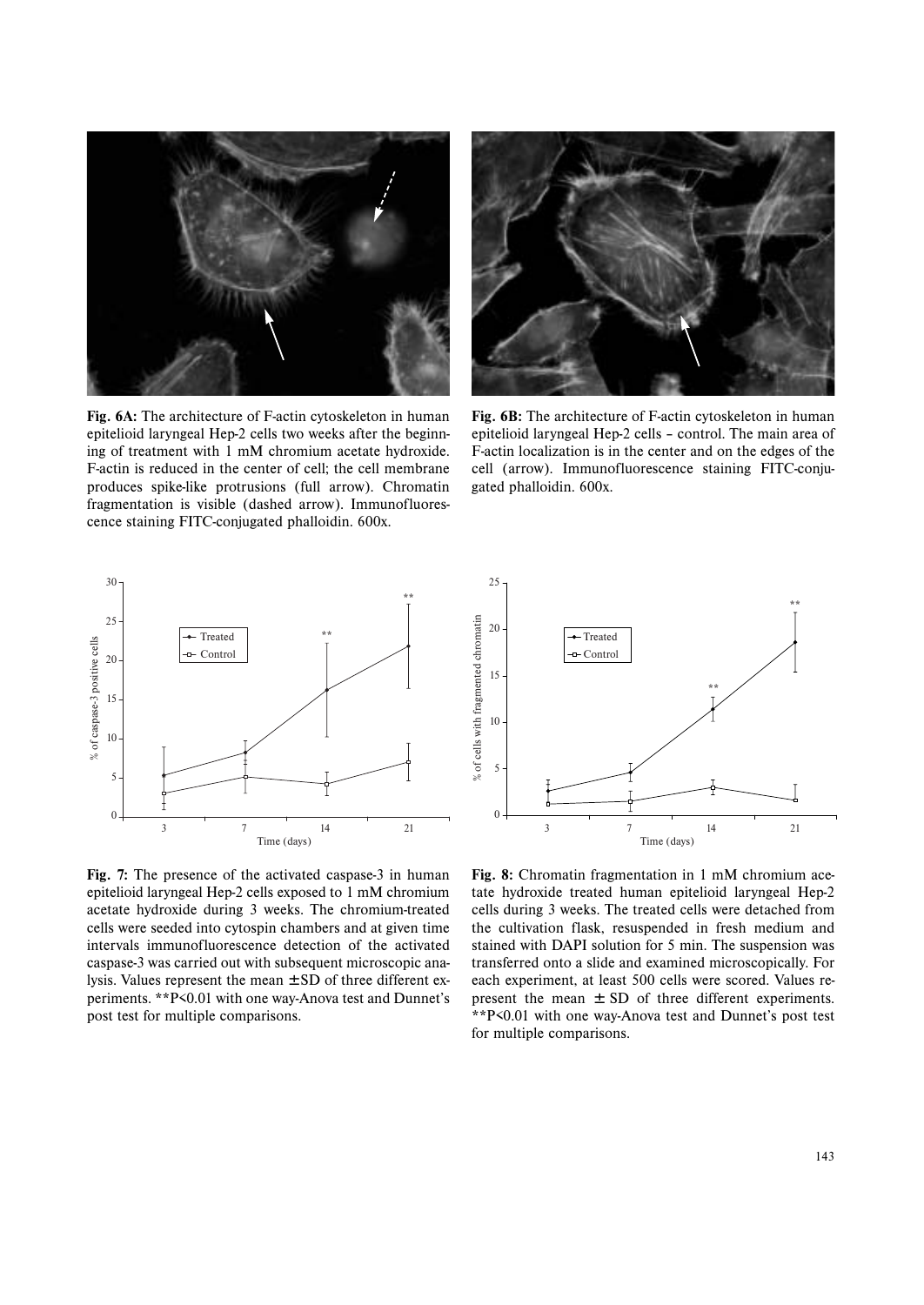## **Discussion**

In the cell, chromium may exist in different valence states whose life span, reactivity and toxicity vary. Cr (III) represents the ultimate valence state of this element arising from enzymatically catalyzed reduction of Cr (VI) by various cellular systems. Cr (III) is capable of interacting with DNA molecules as well as with other intracellular targets, thus producing pathological changes which are responsible for the documented cytotoxicity and genotoxicity of this element (6,20,21,27,31). While Cr (III) induced DNA alterations have been thoroughly documented *in vitro*, its cytotoxic and genotoxic potentials have been found almost negligible in different model systems comprising both cell cultures and animals (6,23). This dichotomy is nowadays explained by inability of Cr (III) ions to penetrate inside the cell due to the absence of any specific transport means as with Cr (VI).

The purpose of this work was to verify a hypothesis whether longer exposures to subtoxic chromium acetate hydroxide change the structure of human laryngeal Hep-2 cell membranes, thereby allowing better Cr (III) permeability. Furthermore, the types and mechanisms of chromium acetate hydroxide induced intracellular changes along with the final cellular fate were focused too.

In our previous work we showed that chromium acetate hydroxide at common concentration range found in industrially generated wastes is capable of inducing cell death in Hep-2 cells (18). The speed and nature of this process depend on the employed concentration as higher doses induced quick changes resulting in fixation while lower doses produced slower death bearing the features of necrosis; i.e. cell swelling, random chromatin degradation and so forth. The limiting concentration of chromium acetate hydroxide causing no traceable changes in our model has been established to 1 mM. Still, when compared to other studies carried out with the same compound but on different models it becomes obvious that there may exist varying sensitivity to Cr (III) in different cell types, with for example lymphocytes or hepatocytes being several fold more sensitive than Hep-2 cells (5).

Some recently published reports show that another limiting factor of Cr (III)-dependent toxicity derives from its chemical ligand, which may modify both positively or negatively the transport of Cr (III) ions across the plasma membrane (1,2). This former type of interaction in particular is nowadays seriously investigated due to the expected longer term use of some Cr (III) preparations as a dietary supplement. One of them is chromium picolinate which is routinely recommended to enhance insulin activity by facilitating glucose entry into the cell (9,12). Until recently, this preparation was considered absolutely safe and no experimental as well as clinical evidence of its toxicity was known. Nevertheless, picolinic acid in combination with Cr (III) most probably holds controversial potential which may be responsible for the observed mitochondrial damage and apoptosis in Chinese hamster ovary cells. Chromium picolinate and its long-term effects are therefore under intensive investigation as it is not yet known whether its proapoptotic activity is due to the activity of picolinic acid only or combination of both (1,12,21,22).

Chromium acetate hydroxide at employed concentration of 1mM produced during the first weak of treatment no observable changes, suggesting a very limited entry of Cr (III) ions to the cells. The plasma membrane remained intact and cells normally proliferated although this proliferation has been slowed when compared to control cultures. A question might therefore be raised whether Cr (III) ions alone or in combination with acetate hydroxide ligand do not interfere with extracellular signals regulating mitosis or, alternatively, they do not cause discrete changes in the structure of the plasma membrane, thus allowing similar interference intracellularly. In our opinion, permanent presence of chromium acetate hydroxide more likely interferes with the normal functioning of the cell membrane which becomes more affected with advancing time of treatment. This hypothesis is supported by our finding of changed behavior of Hep-2 cells during the second and third weeks of treatment with chromium acetate hydroxide. The increased permeability and altered morphological appearance of the cell membrane (Figs. 1 and 2) clearly point at this structure as being the main initial target of chromium acetate hydroxide toxicity.

Several Cr (III) compounds have been evidenced as apoptosis inducers. The activation of apoptosis in the presence of Cr (III) complexes containing aromatic amine and Schiff base ligands has been associated with oxidative stress mediating activation of Src-family tyrosine kinases and subsequent transduction of other proapoptotic signals (2,17). It seems that various Cr (III) compounds may initiate the production of free oxygen radicals via the Fenton chemistry, thereby triggering the cell degradation cascade (24,26). We have measured the production of hydrogen peroxide – an important indicator of oxidative stress in Hep-2 treated cells as shown in Fig 4. Hydrogen peroxide levels were found to be slightly elevated in chromium acetate hydroxide treated cells, in particular during the second and the third weeks of the treatment, but this increase was not statistically significant in comparison with control cells. Intracellular reduced glutathione is an important quencher of free radicals and its depletion has been observed upon induced oxidative stress during apoptosis or other pathological processes (10,30). On the other hand, higher content of glutathione has been shown to protect cells against oxidative stress and apoptosis (10,16,25). In our experimental model, pretreatment of Hep-2 cells with BSO – glutathione depleting and NAC- glutahione enhancing chemicals had no measurable effect on morphology and survival of treated cells. Taken together, these results indicate that oxidative stress most possibly plays a minor role during chromium acetate hydroxide induced cell death.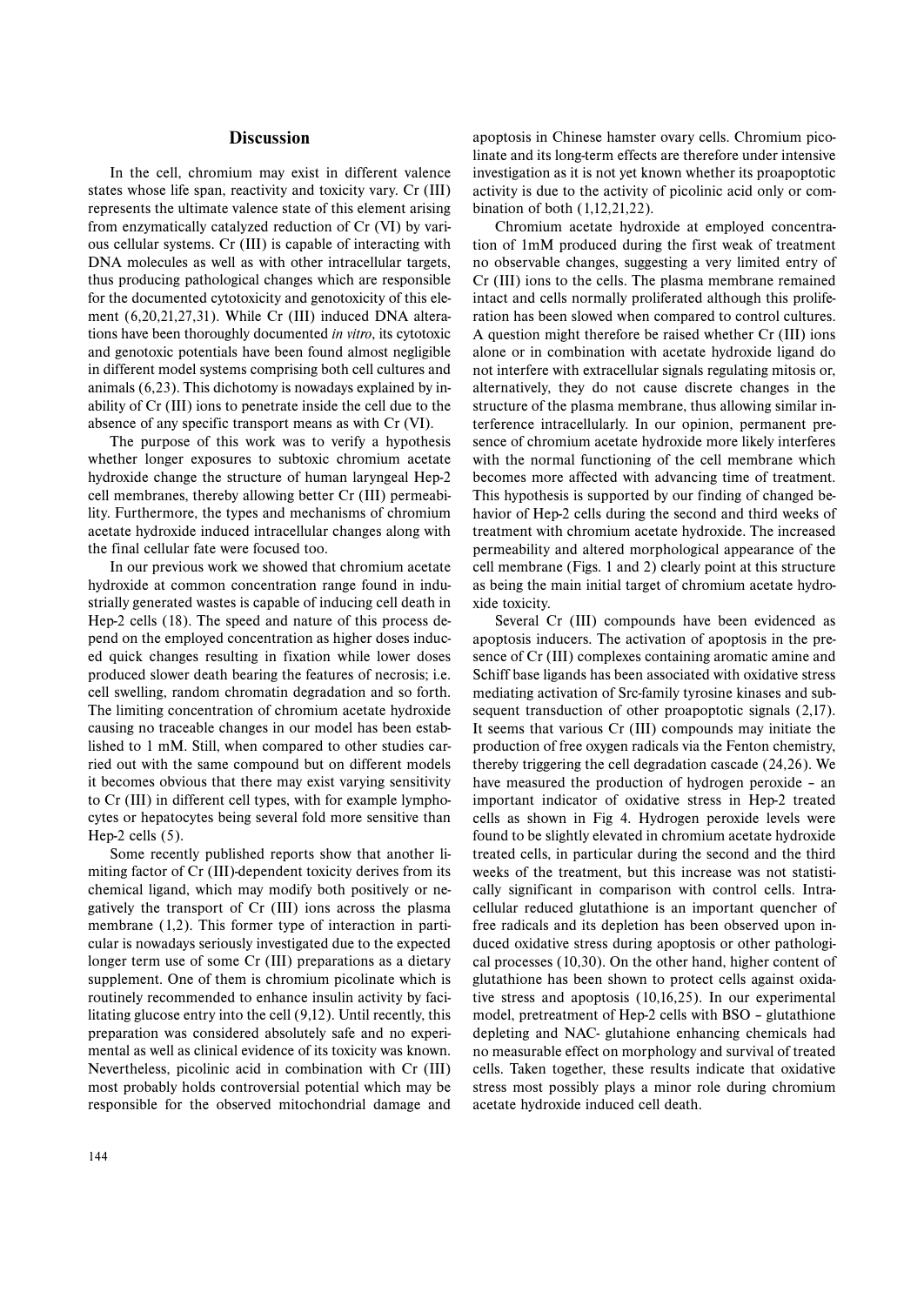The morphological appearance of the dying cells, which have became more frequently seen from the second week of treatment, testified to a high degree of individual variability. On one hand, there were very few findings of classical apoptotic cells with typical membrane blebs; on the other hand, many cells expressed rather specific membrane degradation and shrinkage or a combination of both. Also, this degradation clearly involved F-actin fibers and seems to refer to actin cytoskeleton as other important target of chromium acetate hydroxide toxicity (Fig. 6). Assessment of mitochondrial and lysosomal activity indicated their altered function (unpublished observations) which agrees with other published papers  $(8,9,14)$ . Analyses of chromatin structure revealed that the typical apoptotic chromatin fragmentation occurred in only about 20 % of cells, with the remaining population showing necrosis-like chromatin degradation. Furthermore, the activation of caspase-3, an execution apoptosis enzyme, was also present in approximately 20 % of treated cells.

These findings may somewhat differ from other papers dealing with toxicity of chromium compounds in several ways. Firstly, we show that chromium acetate hydroxide at moderate dose of 1 mM has membrane-injuring effect combined possible with F-actin degradation which translates into later cell degradation and death.

Secondly, this membrane and F-actin injuring effect as well as other observed pathological changes develop slowly and do not prevent (at least initially) cell division. According to our observations, Hep-2 cells require approximately four rounds of cell division in the presence of tested compound before they begin to deteriorate. Overall, this points at possible cumulative effect of Cr (III) ions as it has been observed previously (4,13) but further in this case with unclear participation of acetate hydroxide ligand.

Thirdly, such chronic exposure produces cell death bearing features of apoptosis and necrosis in different cells of the same treated population. This phenomenon is no longer new as there are reports showing that cell death may take different forms upon specific conditions (**7**), in particular with respect to varying involvement of lysosomes or mitochondria. In addition, chromium acetate hydroxide stimulated cell death does not seem to be activated exclusively through oxidative stress and this might explain low apoptotic positivity in treated cells.

## **Conclusion**

In summary, chronic exposure to chromium acetate hydroxide produces degenerative changes in Hep-2 cells, mainly via damaged cell membranes. The nature and appearance of damaged and dying cells indicate a distinct type of cell death bearing the features of apoptosis and necrosis or both. Besides cell membranes, chromium acetate hydroxide interferes with several intracellular targets but its ability to generate oxidative stress seems to be limited.

#### *Acknowledgement*

This work was supported by Ministry of Education Czech Republic Research Project MSM 111500001 Serious organ failure, experimental and clinical aspects, possibilities for prevention and therapeutic management.

## **References**

- 1. Bagchi D, Bagchi M, Balmoori J, Ye X, Stohs SJ. Comparative induction of oxidative stress in cultured J774A.1 macrophage cells by chromium picolinate and chromium nicotinate. Res Commun Mol Pathol Pharmacol 1997;97:335–46.
- 2. Balamurugan K, Rajaram R, Ramasami T, Narayanan S. Chromium (III)-induced apoptosis of lymphocytes: death decision by ROS and Src-family tyrosine kinases. Free Radic Biol Med 2002;33:1622–40.
- 3. Barnhart J. Occurrences, uses, and properties of chromium. Regul Toxicol Pharmacol 1997;26:3–7.
- 4. Biedermann KA, Landolph JR. Role of valence state and solubility of chromium compounds on induction of cytotoxicity, mutagenesis, and anchorage independence in diploid human fibroblasts. Cancer Res 1990;50:7835–42.
- 5. Dartsch PC, Hildenbrand S, Kimmel R, Schmahl FW. Investigations on the nephrotoxicity and hepatotoxicity of trivalent and hexavalent chromium compounds. Int Arch Occup Environ Health 1998;71(Suppl):40–5.
- 6. Dillon CT, Lay PA, Bonin AM, Dixon NE, Sulfab Y. DNA interactions and bacterial mutagenicity of some Cr (III) complexes and their Cr (V) analogues: evidence for Cr(V) intermediates in the genotoxicity of Cr (III). Aust J Chem 2000; 53:411–24.
- 7. Formigli L, Papucci L, Tani A et al. Aponecrosis: morphological and biochemical exploration of a syncretic process of cell death sharing apoptosis and necrosis. J Cell Phys 2000;182:41–9.
- 8. Gunaratnam M, Grant MH. Chromium (VI)-induced damage to the cytoskeleton and cell death in isolated hepatocytes. Biochem Soc Trans 2002;30:748–50.
- 9. Hepburn DD, Vincent JB. Tissue and subcellular distribution of chromium picolinate with time after entering the bloodstream. J Inorg Biochem 2003;94:86–93.
- 10. Chen Q, Chai YC, Mazumder S et al. The late increase in intracellular free radical oxygen species during apoptosis is associated with cytochrome c release, caspase activation, and mitochondrial dysfunction. Cell Death Differ 2003;  $10.323 - 34$
- 11. Kortenkamp A, Beyersman D, O(Brien P. Uptake of chromium (III) complexes by erythrocytes. Toxicol Environ Chem 1983;14:23.
- 12. Manygoats KR, Yazzie M, Stearns DM. Ultrastructural damage in chromium picolinate-treated cells: a TEM study. J Biol Inorg Chem 2002;7:791–8.
- 13. Medeiros MG, Rodrigues AS, Batoreu MC, Laires A, Rueff J, Zhitkovich A. Elevated levels of DNA-protein crosslinks and micronuclei in peripheral lymphocytes of tannery workers exposed to trivalent chromium. Mutagenesis 2003;  $18.19 - 24$
- 14. Messer RL, Lucas LC. Evaluations of metabolic activities as biocompatibility tools: a study of individual ions' effects on fibroblasts. Dent Mater 1999;15:1–6.
- 15. Newbold RF, Amos J, Connell JR. The cytotoxic, mutagenic, and clastogenic effects of chromium containing compounds on mammalian cells in culture. Mutat Res 1979;67:55–63.
- 16. Pourahmad J, O'Brien PJ. Biological reactive intermediates that mediate chromium (VI) toxicity. Adv Exp Med Biol 2001;500:203–7.
- 17. Rajaram R, Nair BU, Ramasami T. Chromium (III)-induced abnormalities in human lymphocyte cell proliferation: evidence for apoptosis. Biochem Biophys Res Commun 1995;210:434–40.
- 18. Rudolf E, Peychl J, Červinka M. Toxic effects of chromium acetate hydroxide on cells cultivated in vitro. Altern Lab Anim 2001;29:163–77.
- 19. Rudolf, E, Červinka, M. Time dependent appearance of selected apoptotic markers and usefulness of their detection *in vitro*. Acta Medica (Hradec Králové) 2002;45:135–44.
- 20. Snow ET. Effects of chromium on DNA replication in vitro. Environ Health Perspect 1994;102(Suppl 3):41–4.
- 21. Stearns DM, Silveira SM, Wolf KK, Luke AM. Chromium (III) tris(picolinate) is mutagenic at the hypoxanthine (guanine) phosphoribosyltransferase locus in Chinese hamster ovary cells. Mutat Res 2002;513:135–42.
- 22. Stearns DM, Wise JP Sr, Patierno SR, Wetterhahn KE. Chromium (III) picolinate produces chromosome damage in Chinese hamster ovary cells. FASEB J 1995;9:1643–8.
- 23. Stohs SJ, Bagchi D, Hassoun E, Bagchi M. Oxidative mechanisms in the toxicity of chromium and cadmium ions. J Environ Pathol Toxicol Oncol 2000;19: 201–13.
- 24. Sugden KD, Geer RD, Rogers SJ. Oxygen radical-mediated DNA damage by redox-active Cr (III) complexes. Biochemistry 1992;31:11626–31.
- 25. Swamy SM, Huat BT. Intracellular glutathione depletion and reactive oxygen species generation are important in alpha-hederin-induced apoptosis of P388 cells. Mol Cell Biochem 2003;245:127–39.